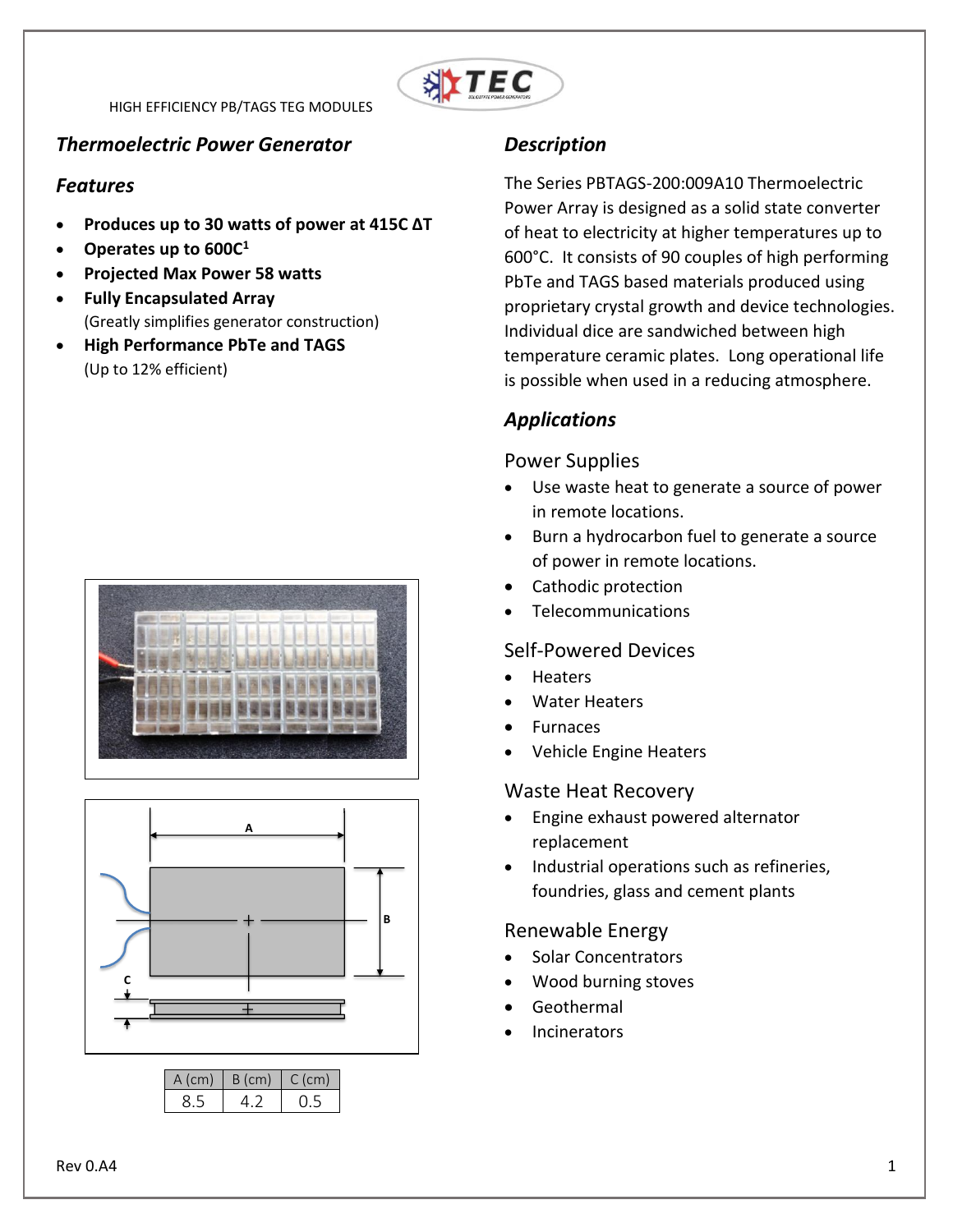

| <b>Thermal and Electrical Characteristics</b> |                                                          |      |      |      |                   |  |
|-----------------------------------------------|----------------------------------------------------------|------|------|------|-------------------|--|
| <b>Parameter</b>                              | <b>Conditions</b>                                        | Min. | Typ. | Max. | <b>Units</b>      |  |
| Power                                         | $T_h$ =440C, T <sub>c</sub> =25C @ matched load          |      | 30   |      | Watts             |  |
| Voltage, Open Circuit                         | $T_h = 440C$ , $T_c = 25C$                               |      | 11.6 |      | Volts             |  |
| Voltage, Matched Load                         | $T_h = 440C$ , T <sub>c</sub> =25C @ matched load        |      | 5.8  |      | Volts             |  |
| <b>Internal Resistance</b>                    | $T_h = 440C$ , $T_c = 25C$                               |      | 1.12 |      | Ohms              |  |
|                                               | $T = 25C$                                                |      | 0.73 |      | Ohms              |  |
| Current                                       | $T_h$ =440C, T <sub>c</sub> =25C @ matched load          |      | 5    |      | Amps              |  |
|                                               | $T_h$ =440C, T <sub>c</sub> =25C @ short circuit         |      | 10   |      | Amps              |  |
| <b>Heat Flux</b>                              | $T_h = 440C$ , $T_c = 25C$ @ matched load                |      |      |      | Watts             |  |
|                                               | T <sub>h</sub> =440C, T <sub>c</sub> =25C @ open circuit |      |      |      | Watts             |  |
| <b>Heat Flux Density</b>                      | $T_h = 440C$ , $T_c = 25C$ @ matched load                |      |      |      | W/cm <sup>2</sup> |  |







# *Related Literature*

Thermoelectric Calculator